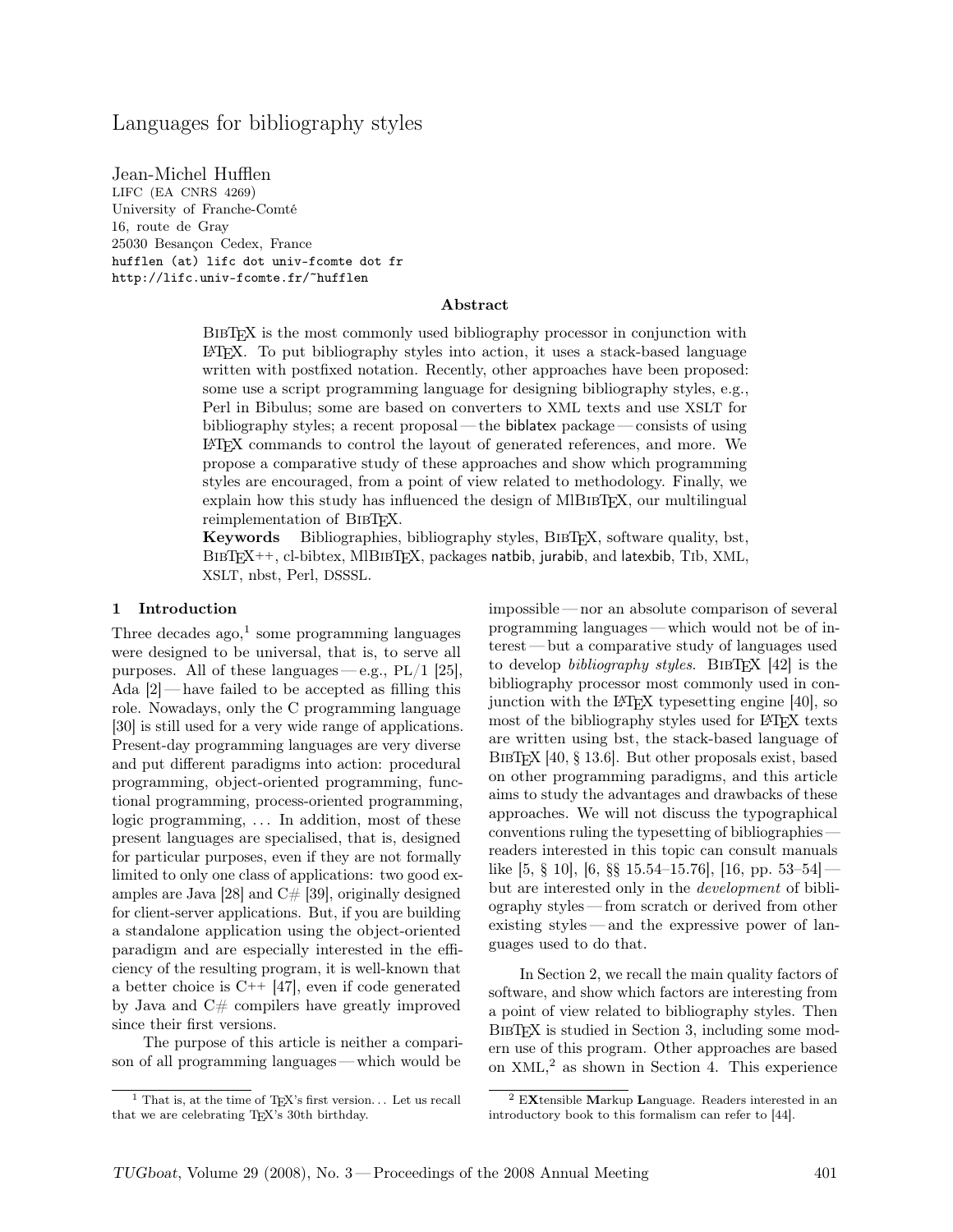of dealing with several ways to develop bibliography styles has influenced the design of MIBIBTEX for 'MultiLingual BibTEX', our multilingual reimplementation of BibTEX [18]: we explain that in Section 5. Reading this article requires only a basic knowledge of BibTEX and a little experience about bibliography styles; we think that our examples should be understandable,<sup>3</sup> even if readers do not know thoroughly the languages used throughout this article.

## 2 Criteria

Of course, this section does not aim to replace a textbook about software quality, we just make precise the terminology we use. Then we explain how these notions are applied to bibliography styles.

## 2.1 General point of view

The main reference for the terminology used in software quality is the beginning of [38], as recalled in most works within this topic. [38, Ch. 1] clearly distinguishes *external* quality factors, that may be detected by users of a product, and *internal* factors, that are only perceptible to computer professionals. Here are the main external quality factors:

- correctness the ability of software products to exactly perform their tasks, as defined by the requirements and specification;
- robustness the ability of software systems to work even in abnormal conditions;
- extendability the ease with which products may be adapted to changes of specifications;
- reusability the ability of products may be combined with others;

others being efficiency, portability, verifiability, integrity, ease of use, etc. Internal quality factors include modularity, legibility, maintainability, etc. The factors related to modularity are studied more precisely in [38, Ch. 2], they include:

- modular decomposability the ability for a problem to be decomposed into subproblems;
- modular composability the ability for modules to be combined freely with each other;
- modular understandability each module can be separately understood by a human reader;
- modular continuity a small change in a problem specification results in a change of just a module or few modules.<sup>4</sup>

## 2.2 Tasks of a bibliography processor

Given *citation keys* — stored in an .aux file when a source text is processed by LAT<sub>EX</sub> [40, Fig. 12.1] — a bibliography processor searches bibliography database files for resources associated with these keys, performs a sort operation on bibliographical items,<sup>5</sup> and arranges them according to a bibliography style, the result being a source file for a 'References' section, suitable for a word processor. So does BIBTEX.

Roughly speaking, a bibliography has to do two kinds of tasks:

- some are related to 'pure' programming, e.g., sorting bibliographical items, while
- others are related to put markup, in order for the word processor to be able to typeset the bibliography of a printed work.

The extendability of such a tool concerns these two kinds of tasks. On the one hand, we should be able to add a new relation order for sorting bibliographical items, since these lexicographical orders are language-dependent [24]. On the other hand, we should be able to build a new bibliography style, according to a publisher's specification. This style may be developed from scratch if we do not find a suitable existing style. Or we can get it by introducing some changes to another style, i.e., reusing some parts of the previous style. In addition, finding the parts that have to be changed is related to the notion of modular understandability. Of course, building a new bibliography style is not an end-user's task, but it should be possible by people other than the bibliography processor's developers.

Another notion is related to extending a bibliography processor: improving it so that it is usable with more word processors. If we consider the formats built on T<sub>E</sub>X [34], LAT<sub>E</sub>X is still widely used, but more and more people are interested in alternatives, such as ConTEXt [13]. Likewise, some new typeset engines, such as  $X \times TEX$  [32] or LuaTEX [14], should be taken into account. In addition, it should be possible to put the contents of a bibliography database file on a Web page, that is, to express the information about these items using the HTML language.<sup>6</sup> A last example is given by RTF: <sup>7</sup> at first glance, deriving bibliographies using the internal markup language of Microsoft Word may seem strange, but

 $^3$  Complete texts may be downloaded from  $\text{MIBi5T} \Sigma \text{'s}$ home page: http://lifc.univ-fcomte.fr/~hufflen/texts/ mlbibtex/hc-styles/.

<sup>4</sup> This terminology is related to mathematical analysis: a function is continuous if a small change in the argument will yield a small change in the result.

 $5...$  unless the bibliography style is *unsorted*, that is, the order of items is the order of first citations. In practice, most bibliography styles are 'sorted'.

 $6$  HyperText Markup Language. [41] is a good introduction to this language.

<sup>7</sup> Rich Text Format. A good introductory book to this markup language is [4].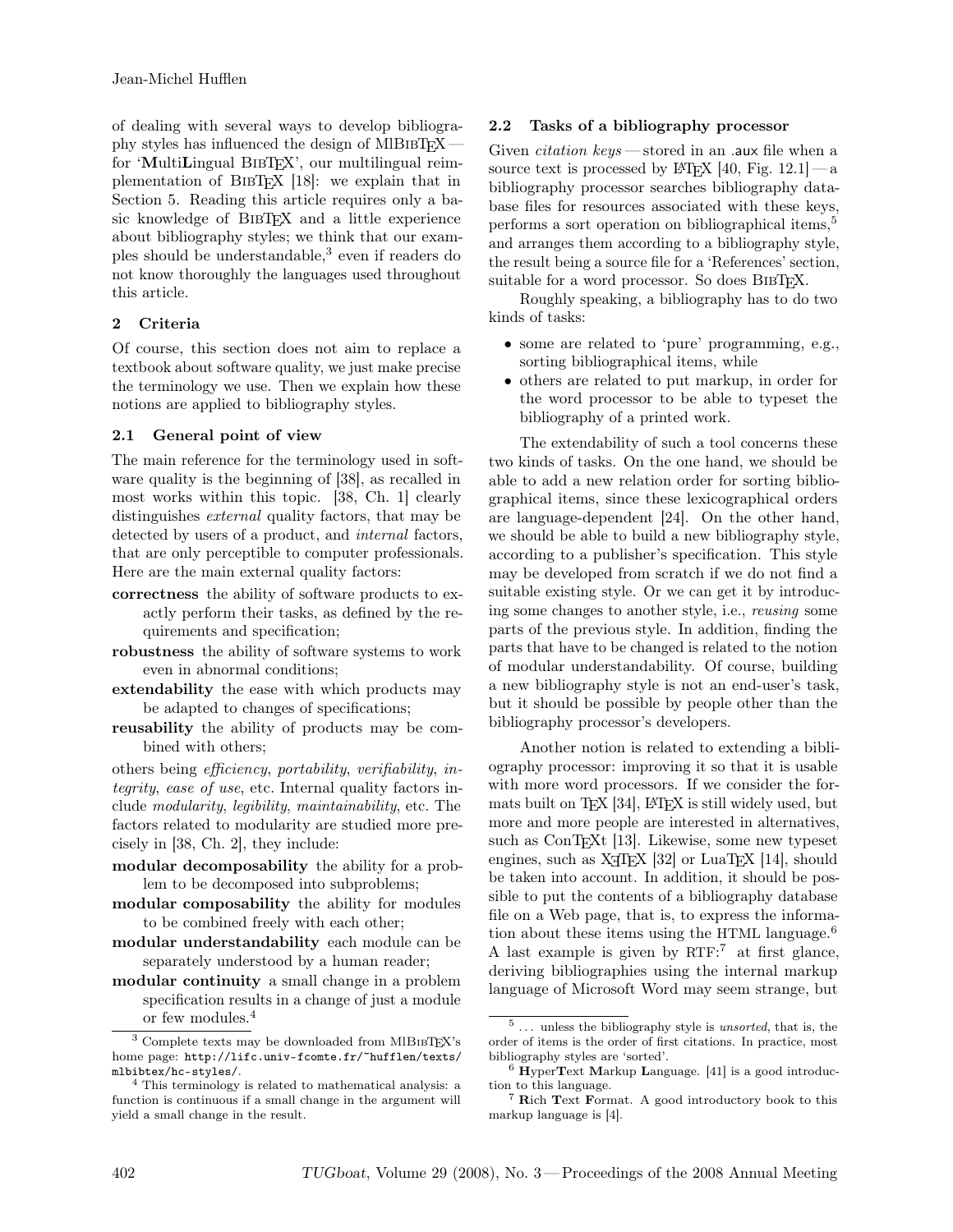```
@STRING{srd = {Stephen Reeder Donaldson}}
@BOOK{donaldson1993,
        AUTHOR = srd,TITLE = {The Gap into Power: A Dark and
                 Hungry God Arises},
        PUBLISHER = {HarperCollins},
        SERIES = {The Gap},
        NUMBER = 3,
        YEAR = 1993}
@BOOK{donaldson1993a,
        EDITOR = srd,TITLE = {Strange Dreams},
        PUBLISHER = {Bantam-Spectra},
        YEAR = 1993}
@BOOK{murphy-mullaney2007,
        AUTHOR = {Warren Murphy and James
                  Mullaney},
        TITLE = {Choke Hold},
        PUBLISHER = {Tor},
        ADDRESS = {New-York},
        SERIES = {The New Destroyer},
        NUMBER = 2,
        NOTE = {The original series has been
                created by Richard Sapir and
                Warren Murphy},
        YEAR = 2007,
        MONTH = nov}
```
Figure 1: Bibliographical entries in the .bib format.

such a strategy may cause Word end-users to discover progressively the tools related to TEX.

## 3 BIBTFX

### 3.1 Basic use

How to use BIBTFX in conjunction with LATFX is explained in [40, § 12.1.3], and the .bib format, used within bibliography database files, is detailed in [40, § 13.2]; an example is given in Figure 1. As mentioned above, bibliography styles are written in a stack-based language using postfixed notation. As an example, Figure 2 gives two functions used within the plain style of BIBTFX.

 $BIBTFX$  is indisputably correct<sup>8</sup> and robust: as far as we have used it, the bibliographies it derives have satisfactory layout, at least for bibliographies of English-language documents. In addition, it has never crashed during our usage of it, even when dealing with syntactically incorrect .bib files.

```
FUNCTION {format.title}
{ title empty$
    { "" }
    { title "t" change.case$ }
  if$
}
FUNCTION {new.sentence.checkb}
{ empty$
  swap$ empty$
  and
    'skip$
    'new.sentence
  if$
}
```
Figure 2: Two functions from BIBTEX's plain style.

Extending BibTEX, however, may be very tedious, especially for functionalities related to programming. For example, the only way to control the SORT command consists of using the entry variable sort.key\$ [40, Table 13.7]. Some workarounds may allow the definition of sort procedures according to lexicographic orders for natural languages other than English, but with great difficulty. Developing bibliography styles for word processors other than LATEX has been done, but only for formatters built on TFX, e.g., ConT<sub>E</sub>X<sup>t</sup> [17]. In other cases, this task may be difficult since some features related to TFX are hardwired in some built-in functions of BIBT<sub>E</sub>X, e.g., the use of  $\zeta$  for an unbreakable space character is in the specification of the format.name\$ function [23]. As an example, there is a converter from .bib format to HTML: BIBTFX2HTML [9]. It uses BIBTFX, but most of this translator is not written using BIBT<sub>EX</sub>'s language, but in Objective CAML, <sup>9</sup> a strongly typed functional programming language including objectoriented features [37]. Using such a tool— as well as the bibliography styles developed for ConTEXt's texts [17]— is possible only if end-users do not put LATEX commands inside the values associated with BIBT<sub>F</sub>X's fields.

We think that the continuity of the bibliography styles written using the bst language is average. Introducing some changes concerning the layout of fragments is easy, e.g., short-circuiting case changes for a title, as shown in [40, § 13.6.3], as well as changing the style of a string by using a command like '\emph{...}'. That is due to the fact that inserting additional strings before or after the contents of a field is easy if this information is at the stack's top and has not been popped yet by means of the write\$

<sup>8</sup> When the word 'correct' is used in software engineering, it is related to the existence of a formal specification — i.e., a mathematical description — of the behaviour, and the program should have been proved correct w.r.t. this specification. Here we adopt a more basic and intuitive sense: the program's results are what is expected by end-users.

<sup>&</sup>lt;sup>9</sup> Categorical Abstract Machine Language.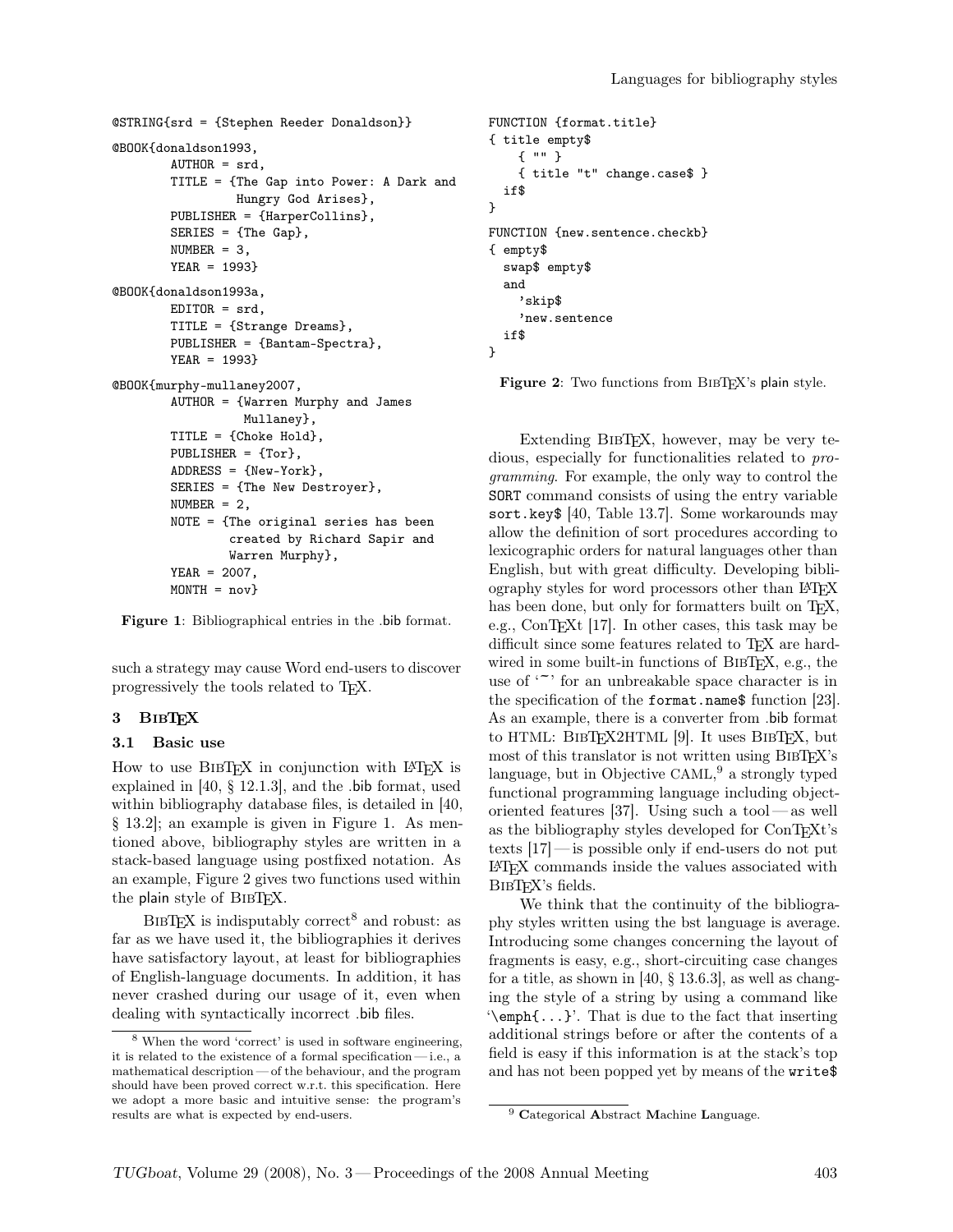```
\bibitem[{Murphy\jbbtasep Mullaney\jbdy {2007}}%
         {}%
         {{0}{}{book}{2007}{}{}{}{}%
          {New-York\bpubaddr {} Tor\bibbdsep {} 2007}}%
         {{Choke Hold}%
          {}{}{2}{}{}{}{}{}}%
        ]{murphy-mullaney2007}
 \jbbibargs {\bibnf {Murphy} {Warren} {W.} {} {}\Bibbtasep \bibnf {Mullaney}
  {James} {J.} {} {}} {Warren MurphyJames Mullaney} {aus} {\bibtfont {Choke
 Hold}\bibatsep\ \apyformat {New-York\bpubaddr {} Tor\bibbdsep {} \novname\
  2007} \numberandseries {2}{The New Destroyer Series} \jbnote {1} {The
  original series has been created by Richard Sapir and Warren Murphy} }
  {\bibhowcited} \jbendnote {The original series has been created by Richard
  Sapir and Warren Murphy} \jbdoitem {{Murphy}{Warren}{W.}{}{};
  {Mullaney}{James}{J.}{}{}} {} {} \bibAnnoteFile {murphy-mullaney2007}
```
Figure 3: BIBT<sub>EX</sub>'s output as used by the jurabib package.

function. For the same reason, adding a closing punctuation sign is easy; a shorthand example to do that is the add.period\$ function. Often handling a new field is easy, too  $[40, § 13.6.3]$ . On the other hand, changing the order of appearance of fields may be tedious.

In addition, it is well-known that there is no modularity within the bst language: each style is a monolithic file. If you develop a new style from an existing one, you just copy the .bst file onto a new file, and apply your changes. Of course, doing such a task requires good 'modular understanding' of the functions belonging to the 'old' style. Sometimes, that is easy  $-$  cf. the format.title function given in Figure 2— while other times, understanding the role of a function is possible only if you know the stack's state— cf. the new.sentence.checkb function in the same figure. $10$ 

## 3.2 Task delegation

Originally, all the predefined bibliography styles provided by BibTEX's generated 'pure' LATEX texts, in the sense that only basic LATEX commands were used: the \bibitem command, the thebibliography environment [40, § 12.1.2], and some additional commands for word capitalisation or emphasis. No additional package was required when derived bibliographies were processed by LATEX.

This situation has changed when the authordate system was implemented by the natbib package and the bibliography styles associated with it [40, § 12.3.2]. Progressively, other bibliography styles have been released, working as follows: BIBTFX's output is marked up with LATEX commands defined

in an additional package. Citation and formatting functions can be customised by redefining these commands. In other words, we can say that BIBT<sub>EX</sub> delegates the layout of bibliographies to these commands.

# 3.2.1 Interface packages

Figure 3 gives an example of using the jurabib bibliography style. The L<sup>A</sup>TEX commands provided by the jurabib package can be redefined like any LATEX command, although the best method is to use the \jurabibsetup command, as shown in [40,  $\S$  12.5.1]. A similar approach is used within the amsxport bibliography style [8] and the bibliography styles usable with ConTEXt [17].

This *modus operandi* is taken to extremes by the biblatex package [36]. In such cases, BIBTEX is used only to search bibliography database files and sort references. The advantage: end-users can customise the layout of bibliographies without any knowledge of the bst language. But BibTEX still remains used to sort references, and this task is not easily customisable, as mentioned above.

# 3.2.2 Tib

In fact, this notion of task delegation already existed in Tib [1], a bibliography processor initially designed for use with Plain T<sub>E</sub>X, although it can also be used with L<sup>A</sup>T<sub>E</sub>X. An example of a bibliography style file used by Tib is given in Figure 4: it consists of some Tib commands — e.g., ' $f'$  for 'citations as footnotes' followed by some definitions of TEX commands for typesetting citation references and bibliographies' items. That is, Tib delegates a bibliography's layout to these commands. Let us recall that the bibliography database files searched by this processor do not

<sup>10</sup> This function is used when the decision of beginning a new sentence within a reference depends on the presence of two fields within an entry.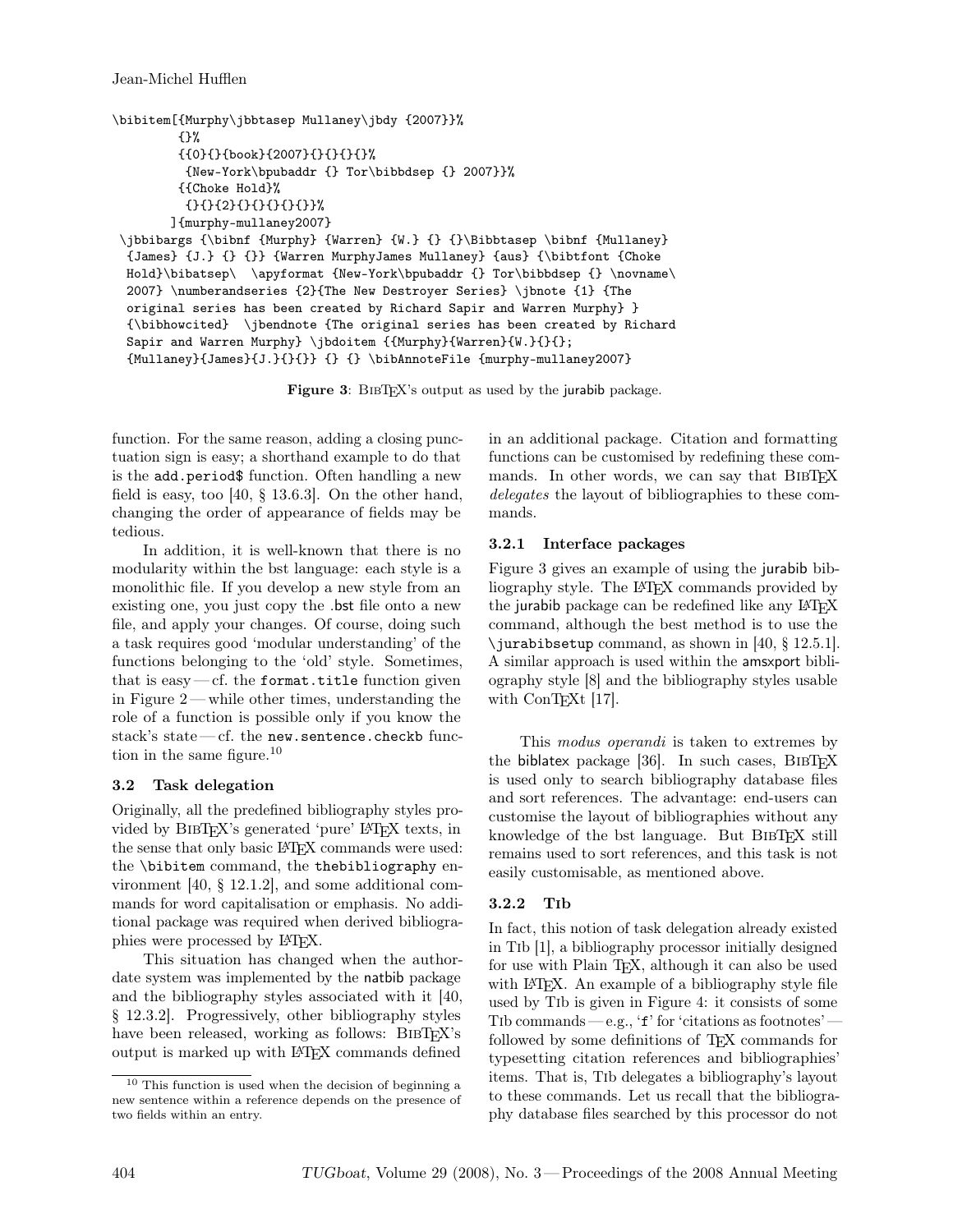```
#
# standard footnote format (latex)
#
# if titles are desired in loc. cit. references, see note in stdftl.ttx
#
# include word-definition file (journals and publishers)
I TMACLIB amsabb.ttz
f footnotes
L use ibid and loc cit<br>CO empty citation string
          empty citation string
O for multiple citations use ordering of reference file
%The lines below are copied verbatim into the output document as TeX commands.
%First the file Macros.ttx is \input with Macros and default settings.
%The control string \TMACLIB is just a path.
%The \footnote macro is from LaTeX
%
\input \TMACLIB stdftl.ttx %macros for formatting reference list
\Refstda\Citesuper %set general formats for reference list and citations
\def\Lcitemark{\footnotemark}\def\Rcitemark{}
\def\Citecomma{$^,$\footnotemark}
\def\LAcitemark{\addtocounter{footnote}{1}\arabic{footnote}}
\def\RAcitemark{}
\label{thm:main} $$\def\LICitemark#1\RICitemark{\def\Ztest{ }\def\Zstr{#1}}$$
```
Figure 4: The footl.tib file.

%A |srd| %T The Gap into Power: A Dark and Hungry God Arises %P HarperCollins %S The Gap %N 3 %D 1993 %E |srd| %T Strange Dreams %I Bantam-Spectra %D 1993 %A Warren Murphy %A James Mullaney ... %O November 2007. The original series... The 'srd' abbreviation should be defined by means of

the following Tib command:

D srd Stephen Reeder Donaldson

Figure 5: Entries using the Refer format.

use the .bib format, but rather the Refer format, $^{11}$ an example being given in Figure 5.

### 3.3 Extending bst

The following works allow bibliography style writ-

ers to compile bst styles, and annotate or extend the result. As far as we know, they are not widely used. If we consider a style already written in bst and to be adapted, this approach allows more ambitious changes. However, they do not propose a new methodology for designing such styles, so taking maximum advantage of the target languages is difficult for style designers.

### 3.3.1 BIBT $FX$ <sup>++</sup>

 $BIBTFX++$  [31] allows a bst style file to be compiled into Java classes [28]. As an example, the new.sentence.checkb function (cf. Fig. 2) is compiled into the Java function new\_sentence\_checkb given in Figure 6. BIBT $FX$ ++ can also run native bibliography styles developed in Java, from scratch or derived from the compilation of 'old' styles. Other functionalities, such as the production of references for programs other than LATEX, can be implemented by means of *plug-ins*. There are six steps in  $BIBTFX++s$ process: for example, parsing a .bst file is the fourth one. After each step, there is a hook, as a callback that allows this process to be customised.

#### 3.3.2 cl-bibtex

cl-bibtex [35] is based on  $ANSI<sup>12</sup>$  Common Lisp [11]. It includes an interpreter for the bst language, and

<sup>11</sup> The pybibliographer program can be used as a converter from the .bib format to the Refer format: see [40, § 13.4.5] for more details.

<sup>12</sup> American National Standards Institute.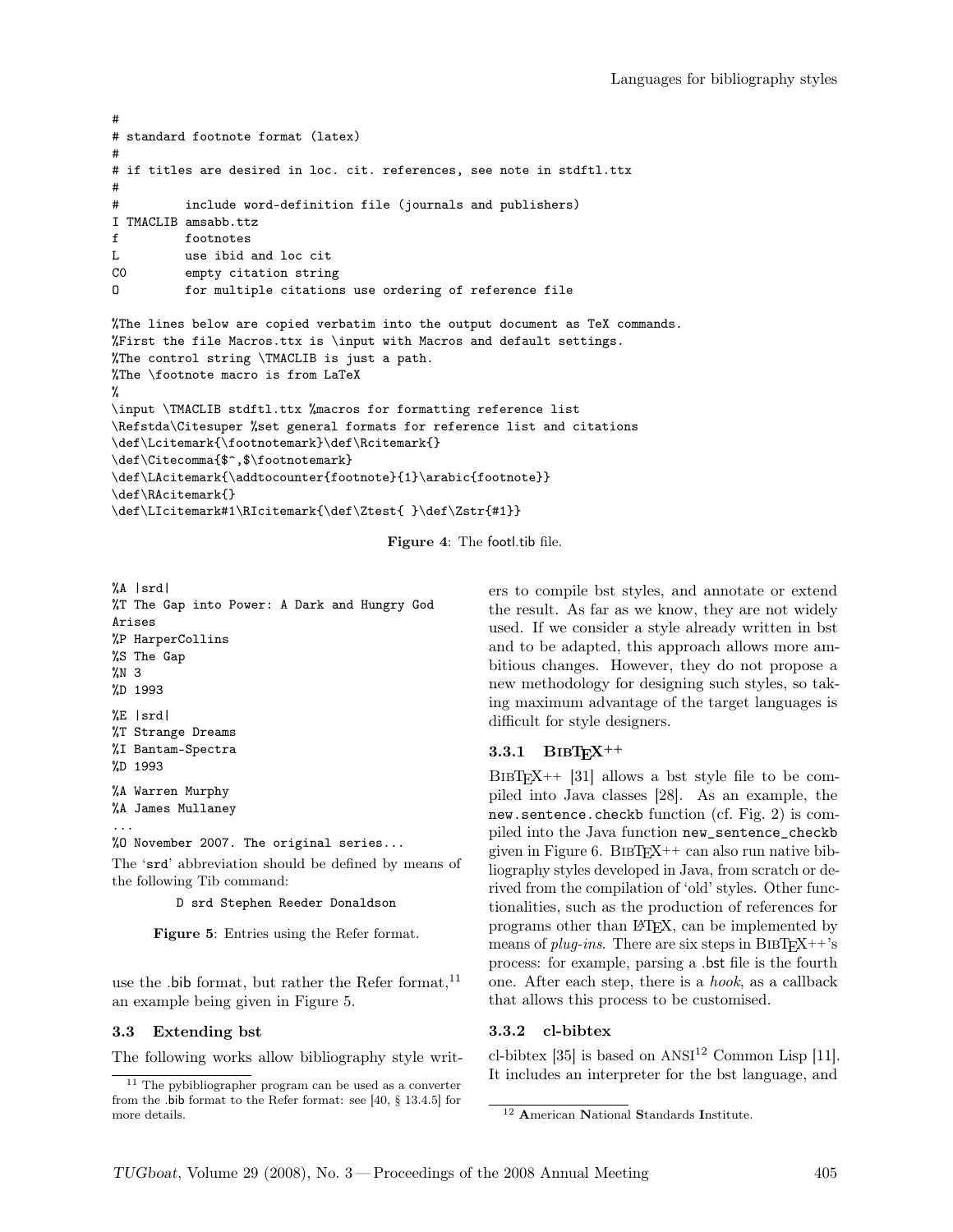```
public void new_sentence_checkb(String s0,
                                  String s1) {
  int i0, i1 ; i1 = BuiltIn.empty(s1) ;
  i0 = i1; i1 = \text{BuildIn. empty(s0)};
  i0 = and(new Cell(i0), i1) ;
  if (i0 \leq 0) new_sentence();
}
```
Figure 6: A bst function compiled into Java.

```
(define-bst-primitive "if$"
  ((pred (boolean)) (then (symbol body))
  (else (symbol body)))
  ()
  :interpreted
  (bst-execute-stack-literal
   (if pred then else)))
```
Figure 7: Implementation of if\$ in cl-bibtex.

can also compile a BibTEX style file into a Common Lisp program, as a starting point for customising such a style, by refining the corresponding Common Lisp program. As a short example, we show in Figure 7 how the **if\$** function of BIBT<sub>E</sub>X is implemented.

## 4 Using XML-like formats

Over the past several years, XML has become a central formalism for data interchange, so some projects are based on an XML-like language representing bibliographical items.

# 4.1 Converters

Several converters from the .bib format into an XMLlike format have been developed: the bib2xml program [43], and the converter used as part of the BIBTEXXML project [12]. MIBIBTEX uses such a converter, too, and the result of the conversion of the second bibliographical entry of Figure 1 is given in Figure 8; the conventions used throughout such XML texts are a revision of the specification given in [10, § B.4.4].

The main difficulty of these tools is related to the LATEX commands put inside the values associated with BibTEX fields. The bib2xml converter expands the commands for accents and diacritical signs into the corresponding single letters belonging to the Unicode encoding [48], but just drops out the '\' characters that open the other commands. MIBIBT<sub>EX</sub>'s converter processes more commands– e.g., \emph, \textbf — but of course, the way of dealing with user-defined commands should be defined by end-users [21].

```
<book id="donaldson1993a">
  <editor>
    <sub>name</sub></sub>
      <personname>
         <first>Stephen Reeder</first>
         <last>Donaldson</last>
      </personname>
    \langle/name\rangle</editor>
  <title>Strange Dreams</title>
  <publisher>Bantam Spectra</publisher>
  <year>1993</year>
</book>
```
Figure 8: XML-like format used in MIBIBTEX.

# 4.2 XSLT

 $XSLT<sup>13</sup>$  is the language used for the transformation of XML texts. Building a 'References' section is a particular case of transformation. This point is true for LATEX source files as well as verbatim texts or HTML pages. Figure 9 shows how multiple authors or editors connected by an empty and tag can be processed, the result being a source text for LATEX. More ambitious examples of using XSLT for typesetting texts are given in [46].

We have personally written many XSLT programs serving very diverse purposes. This language allows good modularity and reusability of fragments of existing programs. It allows users to write robust programs, too. As for developing bibliography styles, it offers good continuity, except for multilingual extensions. It was difficult to add information for a natural language without directly modifying an existing style. More precisely, that was difficult with the first version (1.0) [49], but has been improved in XSLT 2.0 where using modes has been refined [50, § 6.5]. Likewise, the expressive power of the xsl:sort element has been improved in this new version [50, § 13].

Extending XSLT functionalities often consists of calling external functions written using a more 'classical' programming language such as C or Java. That is possible, but not in a portable way, because it depends on the programming languages accepted by each XSLT processor. In practice, this point mainly concerns new lexicographical order relations within bibliography styles.

# 4.3 nbst

nbst<sup>14</sup> is the language used within MIBIBT<sub>EX</sub> for specifying bibliography styles. As explained in [18],

 $^{13}$  eXtensible Stylesheet Language Transformations.

 $14$  New Bibliography STyles.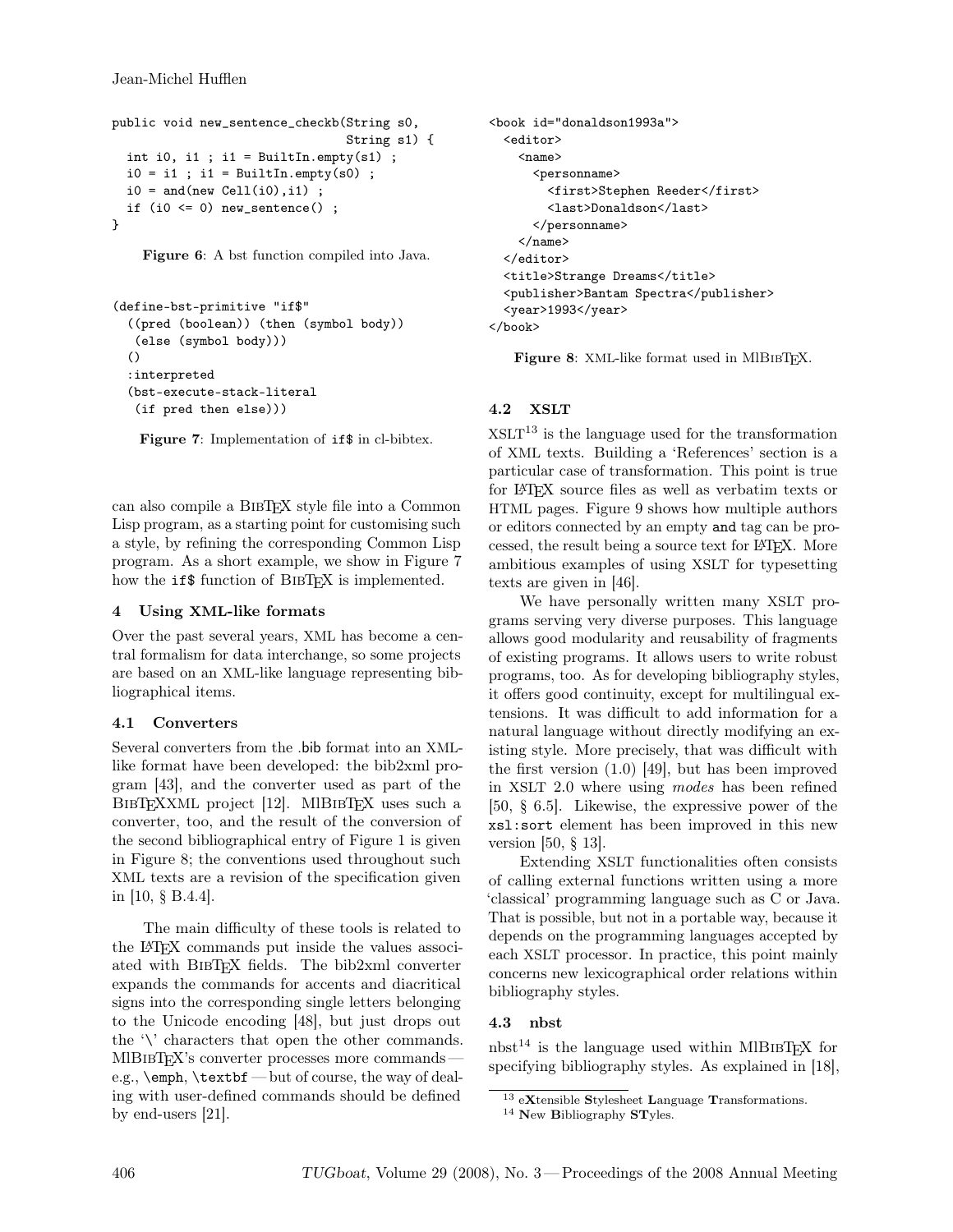```
<xsl:template match="author">
  <xsl:apply-templates/><xsl:text>. </xsl:text>
</xsl:template>
<xsl:template match="editor">
  <xsl:apply-templates/>
  <xsl:text>, </xsl:text>
  <xsl:choose>
    \langle xsl:when test="count(*) & gtt; 1" \rangle<xsl:text>\bbled</xsl:text>
    </xsl:when>
    <xsl:otherwise>\bbleds</xsl:otherwise>
  </xsl:choose>
  <xsl:text>. </xsl:text>
</xsl:template>
<xsl:template match="name | personname">
  <xsl:apply-templates/>
</xsl:template>
<xsl:template match="first">
  <xsl:value-of select="concat(.,' ')"/>
</xsl:template>
<xsl:template match="last">
  <xsl:value-of select="."/>
</xsl:template>
<xsl:template match="and">
  <xsl:choose>
    <xsl:when
      test="following-sibling::and or
            following-sibling::and-others">
      <xsl:text>, </xsl:text>
    \langle xsl:when\rangle<xsl:otherwise>
      <xsl:text> \bbland\ </xsl:text>
    </xsl:otherwise>
  </xsl:choose>
</xsl:template>
```
Figure 9: Dealing with authors or editors in XSLT.

this language is close to XSLT, and introduces a kind of inheritance for natural languages' specification. First, we look for a template whose language attribute matches the current language, and second a more general template, without the language attribute.

MIBIBT<sub>F</sub>X is written in Scheme [29], and XML texts are represented using the  $SXML^{15}$  format [33]. Roughly speaking, this format uses prefixed notation, surrounded by parentheses— as in any Lisp dialect — for tags surrounding contents. As an example, the result of parsing the bibliographical entries of Figure 1 is sketched in Figure 10. Dealing directly with Scheme functions is needed when new languagedependent lexicographical order relations are to be

```
(*TOP*
 (*PI* xml "version=\"1.0\"
       encoding=\"ISO-8859-1\"")
 (mlbiblio
  ...
  (book
   (@ (id "murphy-mullaney2007"))
   (author
    (name (personname (first "Warren")
                       (last "Murphy")))
    (and)
    (name (personname (first "James")
                      (last "Mullaney"))))
   (title "Choke Hold") (publisher "Tor")
   (year "2007") (month (nov)) (number "2")
   (series "The New Destroyer")
   (address "New-York")
   (note "The original series..."))))
```

```
Figure 10: Using the SXML format.
```
added [24]. nbst texts can call functions directly written in Scheme, as well.

## 4.4 Perl

 $Perl^{16}$  [51] can be used for bibliography styles, as is done by Bibulus [52], this program being based on the bib2xml converter [43]. The resulting bibliography styles are compact, modular, and easily extensible. The modularity of Bibulus styles can be illustrated by the \bibulus command that can be used in place of the \bibliographystyle command:

```
\bibulus{citationstyle=numerical,
         surname=comes-first,
         givennames=initials,
         blockpuctuation=.}
```
Multilingual features are processed by means of substitutions, which can easily be incorrect: for example, a month name precedes the year in English, but follows the year in Hungarian. So a rough substitution of an English month name is insufficient.<sup>17</sup> Last but not least, Bibulus is not very easy to use, it is presently accessible only to developers.

## 4.5 DSSSL

 $DSSSL<sup>18</sup>$  [27] was initially designed as the stylesheet language for  $SGML<sup>19</sup>$  texts. Since XML is a subset of SGML, stylesheets written using DSSSL can be applied to XML texts. DSSSL is rarely used now,

<sup>16</sup> Practical Extraction Report Language.

<sup>&</sup>lt;sup>17</sup> The same criticism holds for the **babelbib** package [15].

<sup>18</sup> Document Style Semantics Specification Language.

 $^{19}$  Standard Generalised Markup Language. Now it is only of historical interest. Readers interested in this metalanguage can refer to [3].

<sup>15</sup> Scheme implementation of XML.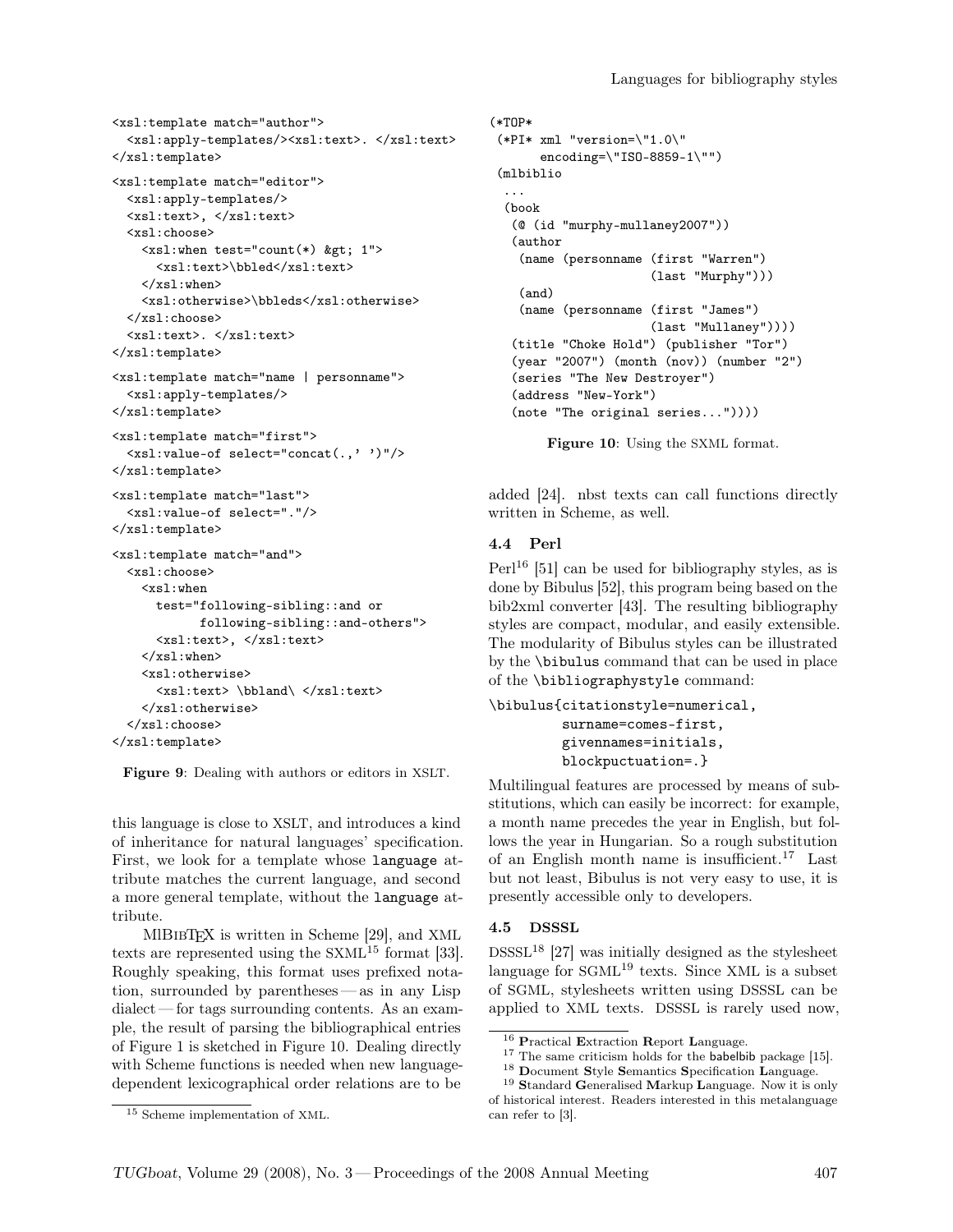```
<!DOCTYPE style-sheet PUBLIC "-//James Clark//DTD DSSSL Style Sheet//EN">
<style-sheet>
  <style-specification id="hcs">
    <style-specification-body>
      (root (let ((margin-size 1in)) ; DSSSL uses quantities, analogous to TEX's dimensions.
              (make simple-page-sequence
                ;; An identifier ending with the ':' characters is a key, bound to the following value.
                page-width: 210mm page-height: 297mm left-margin: margin-size
                right-margin: margin-size top-margin: margin-size bottom-margin: margin-size
                header-margin: margin-size footer-margin: 12mm center-footer: (page-number-sosofo)
                (process-children))))
      (element book
        (make-reference (lambda (current-children) ; Function to be applied as soon as the general
                           (make sequence ; framework for a reference has just been built: cf. the
                             (author-xor-editor current-children) ; definition of our make-reference
                             (process-matching-children "title") ; function below.
                             (process-seriesinfo current-children)
                             (apply sosofo-append
                                    (map process-matching-children
                                         '("publisher" "address" "month" "year" "note")))))))
      (element author (process-author-or-editor)) ; The same for editor elements.
      (element name (process-children-trim)) ; The same for number elements.
      (element personname (processing-matching-children "first" "von" "last" "junior"))
      (element first (ending-with space-literal))
      (element last (process-children-trim))
      (element and (if (node-list-empty? (select-elements (follow (current-node)) "and"))
                       (literal " and " )
                       comma-space-literal))
      (element (book title) (make sequence font-posture: 'italic (process-and-closing-period)))
      (element year (process-and-closing-period)) ; The same for series and note elements.
      (element month (make sequence (process-children) space-literal))
      (element jan (literal "January")) ... ; Other month elements skipped.
      (element publisher (ending-with comma-space-literal)) ; The same for address elements.
      ...
      ;; Definitions for particular literals and strings:
      (define comma-space-literal (literal ", "))
      (define period-string ".")
      (define space-literal (literal " "))
      ;; General framework for references' layout:
      (define make-reference
        (let ((biblioentry-indent 20pt))
          (lambda (process-f)
            (make paragraph
              first-line-start-indent: (- biblioentry-indent) font-size: 12pt quadding: 'justify
              space-before: 10pt start-indent: biblioentry-indent
              (literal "[" (attribute-string "id") "] ") (process-f (children (current-node)))))))
      ;; Some utility functions:
      (define (process-author-or-editor)
        (process-matching-children "name" "and"))
      (define (ending-with literal-0)
        (make sequence (process-children-trim) literal-0))
      ...
    </style-specification-body>
  </style-specification>
</style-sheet>
```
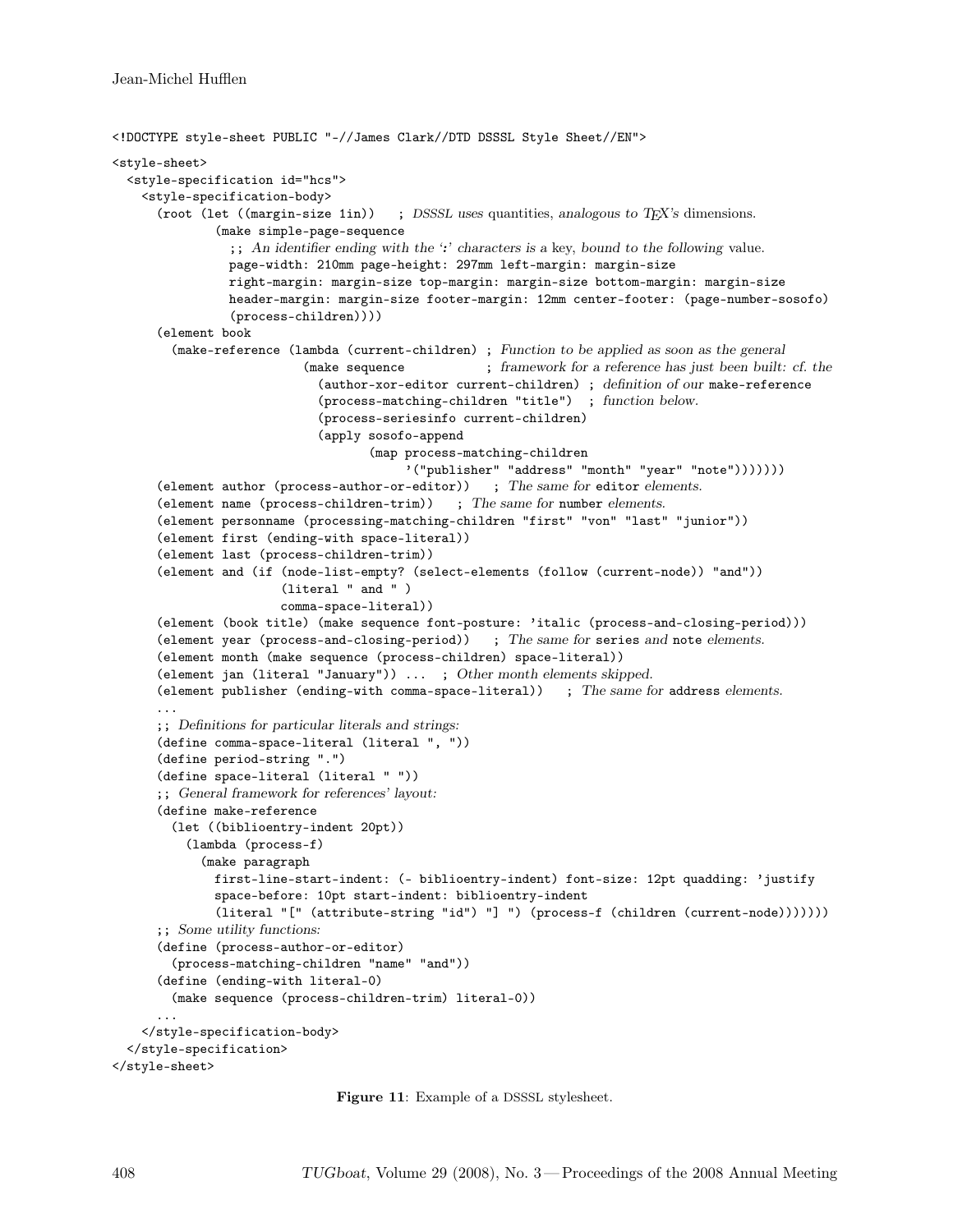```
(define (process-and-closing-period)
  (let ((the-string (string-trim-right (data (current-node))))) ; Get the contents and leave trailing
                                                                    ; space characters.
    (literal (if (check-for-closing-sign? the-string) ; Checking if the-string ends with '.', '?', or '!'.
                 the-string
                 (string-append the-string period-string)))))
(define (author-xor-editor node-list)
  (let ((author-node-list (select-elements node-list "author"))
        (editor-node-list (select-elements node-list "editor")))
    (make sequence
      (cond ((node-list-empty? author-node-list)
             (if (node-list-empty? editor-node-list)
                 (error "Neither author, nor editor!")
                 (make sequence (process-node-list editor-node-list) (literal ", editor."))))
            ((node-list-empty? editor-node-list)
             (make sequence
               (process-node-list author-node-list)
               (if (check-for-closing-sign? (string-trim-right (data author-node-list)))
                   (empty-sosofo)
                   (literal period-string))))
            (else (error "Both author and editor!")))
      (literal " "))))
```
Figure 12: Some auxiliary functions implemented in DSSSL.

```
(define (b-if$ sxml-mlbiblio-tree current-entry-plus)
  ;; sxml-biblio-tree is the complete tree of all the entries to be processed, current-entry-plus the annotated
  ;; tree of the current entry.
  (let* ((i2 ((b-bst-stack-pv 'pop))) ; "Else" part.<br>(i1 ((b-bst-stack-pv 'pop))) ; "Then" part.
          (i1 ((b-bst-stack-pv 'pop)))(i0 ((b-bst-stack-pv 'pop)))) ; Condition.
    (if (integer? i0)
         (b-process-sequence (if (positive? i0) i1 i2) sxml-mlbiblio-tree current-entry-plus)
         (begin
           ((msg-manager 'bst-type-conflict) 'if$ i0)
           #t))))
```
Figure 13: Implementing if \$ within MIBIBTFX's compatibility mode.

but the example we show illustrates how a functional programming language can implement a bibliography style. More examples can be found in [10, § 7.5].

Figure 11 gives some excerpts of a stylesheet that displays the items of a bibliography by labelling them with their own keys. The core expression language of DSSSL is a side-effect free subset of Scheme. As shown in Figure 11, processing elements uses patternmatching:

```
(element name E)
(element (name<sub>0</sub> name) E_0)
```
the E expression specifies how to process the name element, unless this element is a child of the  $name_0$ element, in which case the  $E_0$  expression applies. The choice of the accurate expression is launched by functions such as process-matching-children, process-children, and process-node-list.

Expressions like  $E$  or  $E_0$  consist of assembling literals by means of the make form, using types predefined in DSSSL: paragraph, sequence, ... The generic type of such results is called  $sosofo^{20}$  w.r.t. DSSSL's terminology.

Figure 12 illustrates this style of programming by showing some specific details: how to implement BibTEX's add.period\$ function, and the switch between author and editor elements for a book. This stylesheet can be run by the jade<sup>21</sup> program; as shown in [10,  $\S$  7.5.2], the T<sub>EX</sub>-like typeset engine able to process such results is JadeTEX.

Fragments of DSSL stylesheets can be organised into libraries, so this language is modular. Most of the implementations of it are robust, efficient, but

 $^{20}$  Specification Of a Sequence Of Flow Objects.

<sup>21</sup> James Clark's Awesome DSSSL Engine.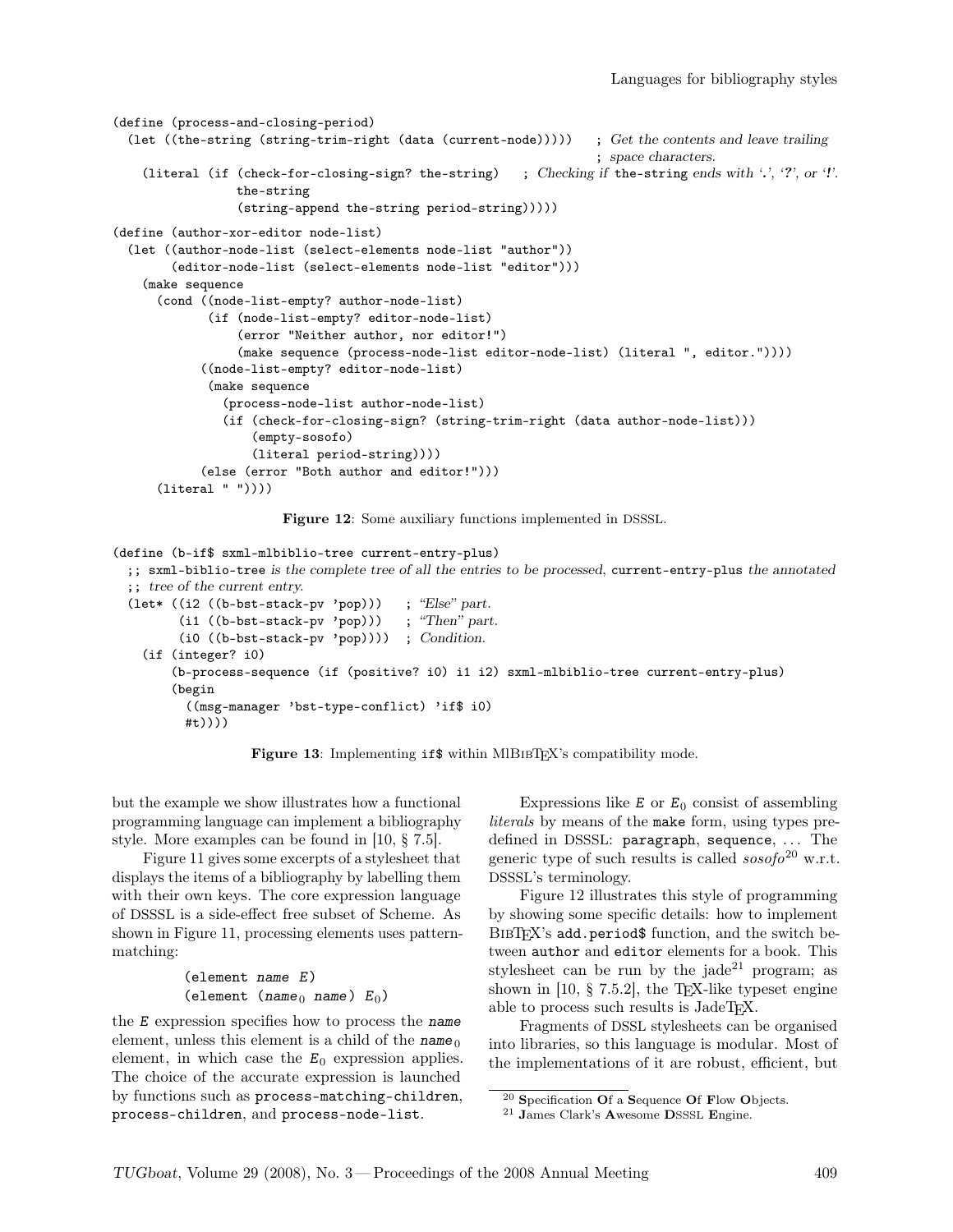they are neither extensible, nor easy to use, because we have to make precise a predefined backend. For example, if jade is used to process the complete stylesheet given in Figures 11 & 12, the possible backends are tex (resp. rtf), in which case the result is to be processed by JadeTEX (resp. Microsoft Word or OpenOffice). Deriving texts directly processable by LATEX or ConTEXt is impossible.

## 5 The application to MIBIBT<sub>EX</sub>

When we designed MIBIBT<sub>EX</sub>'s present version, we had had much experience in programming DSSSL and XSLT stylesheets. We thought that a language close to DSSSL would provide more expressive power for developing, but would be accessible only for programmers. A language close to XSLT is better from this point of view, provided that an extension mechanism is given for operations related to pure programming, e.g., the definition of new relation orders [24]. In addition, performing some operations may be more difficult than in bst, e.g., the add.period\$ functionality.

The only solution is to provide an initial library legible from a point of view related to methodology [19]. A compatibility mode is needed in order to ease the transition between old and new bibliography styles  $[20]$  — Figure 13 shows how the **if** \$ function is implemented within this mode, in comparison with the implementation of cl-bibtex, given in Figure 7. This progressively led us to the architecture described in [22].

We can be objective about MIBIBT<sub>EX</sub> only with difficulty. However, several points seem to us to confirm our choices. First, XSLT has succeeded as a language able to deal with XML texts, much more so than DSSSL with SGML texts. Second, the need for a classical programming language: using the whole expressive power of Scheme — and not a subset as in DSSSL — allowed us to program efficiently, by using advanced features of Scheme. Third, our experience with ConTEXt [21] seems to confirm the extendability of our tool.

# 6 Conclusion

Table 1 summarises our experience with the languages we have described above. Of course, this synthesis is not as objective as benchmarks would have been. It is just a study of the effort we have made for developing bibliography styles, and a professional view of the results we have found.

To end, let us make a last remark about what is done in MIBIBTEX: the separation of functionalities related to programming, written in Scheme, and specifications of layout, given in an XSLT-like

|                                | BIBIEY  | <b>XSLT</b> | <b>DSSSL</b> | Bibulus |
|--------------------------------|---------|-------------|--------------|---------|
| Correctness                    |         |             |              |         |
| Robustness                     |         |             |              |         |
| Extendability                  |         |             |              |         |
| Reusability                    |         |             |              |         |
| Modularity                     | poor    |             |              |         |
| $\overline{\text{Continuity}}$ | average |             |              |         |
| Efficiency                     |         |             |              |         |
| Ease of use                    |         | average     |              |         |

 $a$  ... except for multilingual features, in XSLT 1.0.

Table 1: Languages for bibliography styles: synthesis.

language. Analogous combinations exist, the most widely used are a logic programming language, like Prolog,<sup>22</sup> called within a C (or similar) program. This modus operandi allows programmers to use a very specialised language only when it is suitable. There is an analogous example within T<sub>E</sub>X's world: LuaTEX. Functionalities related to typesetting are performed by commands built into TEX, whereas other functions are implemented by means of the Lua language  $[26]$ . So T<sub>F</sub>X is used as the wonderful typesetting engine that it is, and functionalities difficult to implement with  $T_F X$ 's language<sup>23</sup> are delegated to a more traditional programming language.

BIBT<sub>EX</sub> is still a powerful bibliography processor, but the main way to extend it easily concerns the layout of the bibliographies. That was sufficient some years ago, but not now with the use of Unicode, new processors like X<sub>H</sub>T<sub>E</sub>X, and new languages like HTML.

## 7 Acknowledgements

I have been able to write this article because I have had much occasion to become familiar with the languages and applications mentioned above. For example, some years ago, a colleague asked me to help him with a DSSSL program because I knew Scheme: that was my first contact with this language and SGML, before XML came out. Another time, a friend who used Plain T<sub>F</sub>X asked me a question about T<sub>ib</sub>, although I had merely heard of the name of this program, and I discovered it in this way. So I was thinking about all these people when I was writing this article, and I am grateful to them. Many thanks to Karl Berry: as usual, he is a conscientious proofreader and 'figure-positioner'.

<sup>22</sup> A good introductory book to this language is [7].

<sup>23</sup> Some examples can be found in [45].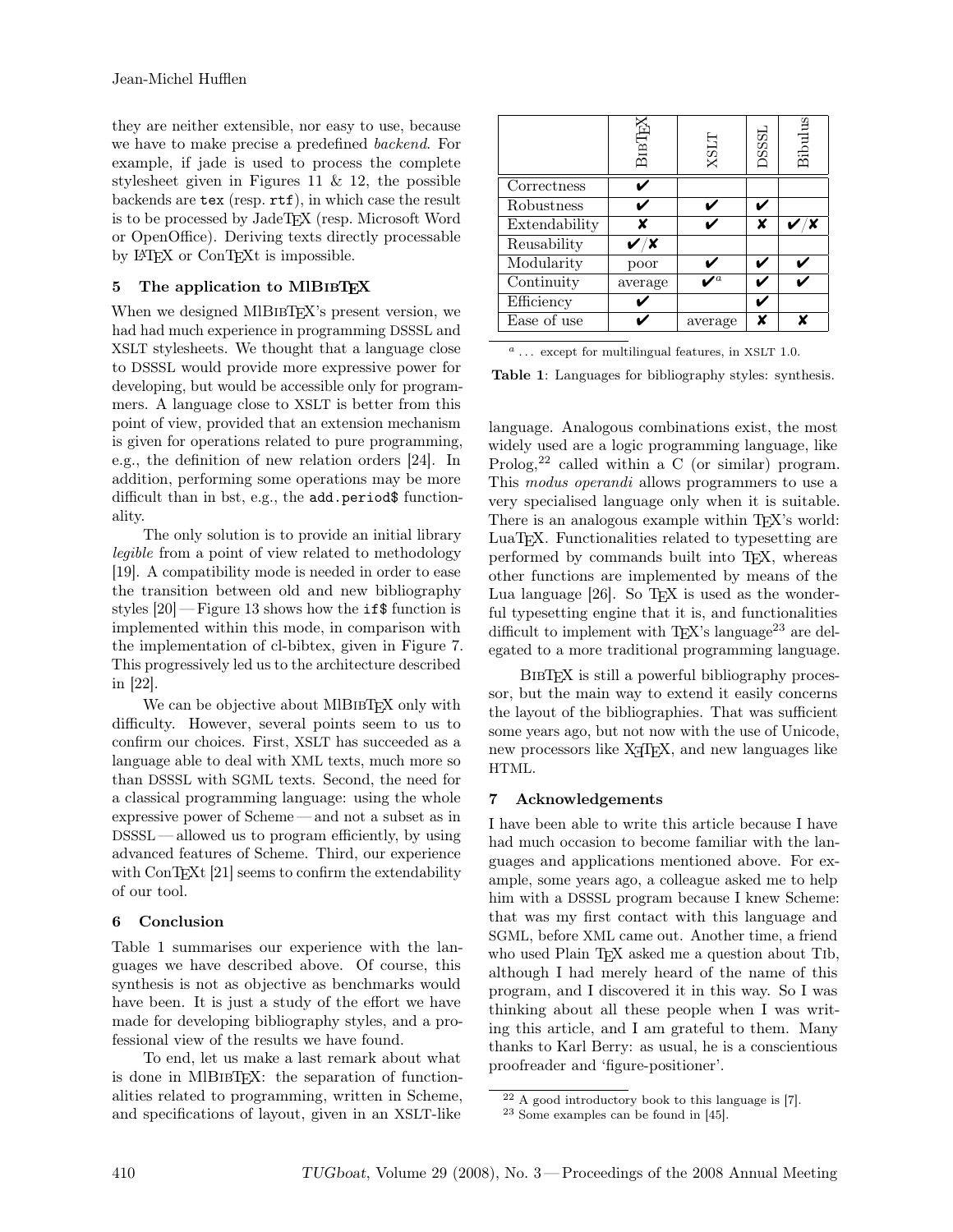### References

- [1] James C. ALEXANDER: Tib: a T<sub>F</sub>X Bibliographic Preprocessor. Version 2.2, see CTAN:biblio/tib/tibdoc.tex. 1989.
- [2] ANSI: The Programming Language  $Ada^{\circledR}$ Reference Manual. Technical Report ANSI/MIL-STD-1815A-1983, American National Standard Institute, Inc. LNCS No. 155, Springer-Verlag. 1983.
- [3] Neil BRADLEY: The Concise SGML Companion. Addison-Wesley. 1997.
- [4] Sean M. Burke: RTF Pocket Guide. O'Reilly. July 2003.
- [5] Judith BUTCHER: Copy-Editing. The Cambridge Handbook for Editors, Authors, Publishers. 3rd edition. Cambridge University Press. 1992.
- [6] The Chicago Manual of Style. The University of Chicago Press. The 14th edition of a manual of style revised and expanded. 1993.
- [7] William F. Clocksin and Christopher S. Mellish: Programming in Prolog. 5th edition. Springer-Verlag. 2003.
- [8] Michael DOWNES: "The amsrefs LATFX Package and the amsxport BIBT<sub>EX</sub> Style". TUGboat, Vol. 21, no. 3, pp. 201–209. September 2000.
- [9] Jean-Christophe Filliâtre and Claude Marché: The BIBTEX2HTML Home Page. June 2006. http://www.lri.fr/~filliatr/ bibtex2html/.
- [10] Michel Goossens and Sebastian Rahtz, with Eitan M. GURARI, Ross MOORE, and Robert S. SUTOR: The LAT<sub>F</sub>X Web Companion. Addison-Wesley Longmann, Inc., Reading, Massachusetts. May 1999.
- [11] Paul GRAHAM: ANSI Common Lisp. Series in Artificial Intelligence. Prentice Hall, Englewood Cliffs, New Jersey. 1996.
- [12] Vidar Bronken GUNDERSEN and Zeger W. HENDRIKSE:  $BIBTFX$  as XML Markup. January 2007. http: //bibtexml.sourceforge.net.
- [13] Hans HAGEN:  $ConT_FXt$ , the Manual. November 2001. http://www.pragma-ade. com/general/manuals/cont-enp.pdf.
- [14] Hans Hagen: "LuaTEX: Howling to the Moon". Biuletyn Polskiej Grupy Użytkowników Systemu TEX, Vol. 23, pp. 63–68. April 2006.
- [15] Harald HARDERS: "Mehrsprachige Literaturverzeichnisse: Anwendung und Erweiterung des Pakets babelbib". Die

TEXnische Komödie, Bd. 4/2003, S. 39–63. November 2003.

- [16] Hart's Rules for Composers and Readers at the University Press. Oxford University Press. 39th edition. 1999.
- [17] Taco HOEKWATER: "The Bibliographic Module for ConTEXt". In: EuroTEX 2001, pp. 61–73. Kerkrade (the Netherlands). September 2001.
- [18] Jean-Michel HUFFLEN: "MIBIBTFX's Version 1.3". TUGboat, Vol. 24, no. 2, pp. 249–262. July 2003.
- [19] Jean-Michel HUFFLEN: "Bibliography Styles Easier with MlBIBTEX". In: Proc. EuroTEX 2005, pp. 179–192. Pont-à Mousson, France. March 2005.
- [20] Jean-Michel HUFFLEN: "BIBTEX, MIBIBTEX and Bibliography Styles". Biuletyn GUST, Vol. 23, pp. 76–80. In  $Bacho TFX 2006$ conference. April 2006.
- [21] Jean-Michel HUFFLEN: "MlBIBTFX Meets ConTEXt". TUGboat, Vol. 27, no. 1, pp. 76–82. EuroTEX 2006 proceedings, Debrecen, Hungary. July 2006.
- [22] Jean-Michel HUFFLEN: "MlBIBTFX Architecture".  $ArsT_FXnica$ , Vol. 2, pp. 54–59. In GUIT 2006 meeting. October 2006.
- [23] Jean-Michel HUFFLEN: "Names in BIBTFX and MIBIBT<sub>F</sub>X". TUGboat, Vol. 27, no. 2, pp. 243–253. TUG 2006 proceedings, Marrakesh, Morocco. November 2006.
- [24] Jean-Michel HUFFLEN: "Managing Order Relations in MIBIBT<sub>EX</sub>". TUGboat, Vol. 29, no. 1, pp. 101–108. EuroBachoTFX 2007 proceedings. 2007.
- [25] IBM SYSTEM 360: PL/1 Reference Manual. March 1968.
- [26] Roberto Ierusalimschy: Programming in Lua. 2nd edition. Lua.org. March 2006.
- [27] International Standard ISO/IEC 10179:1996(E): DSSSL. 1996.
- [28] Java Technology. March 2008. http://java.sun.com.
- [29] Richard Kelsey, William D. Clinger, Jonathan A. REES, Harold ABELSON, Norman I. ADAMS IV, David H. BARTLEY, Gary Brooks, R. Kent Dybvig, Daniel P. Friedman, Robert Halstead, Chris Hanson, Christopher T. Haynes, Eugene Edmund KOHLBECKER, JR, Donald Oxley, Kent M. Pitman, Guillermo J. Rozas, Guy Lewis Steele, Jr, Gerald Jay